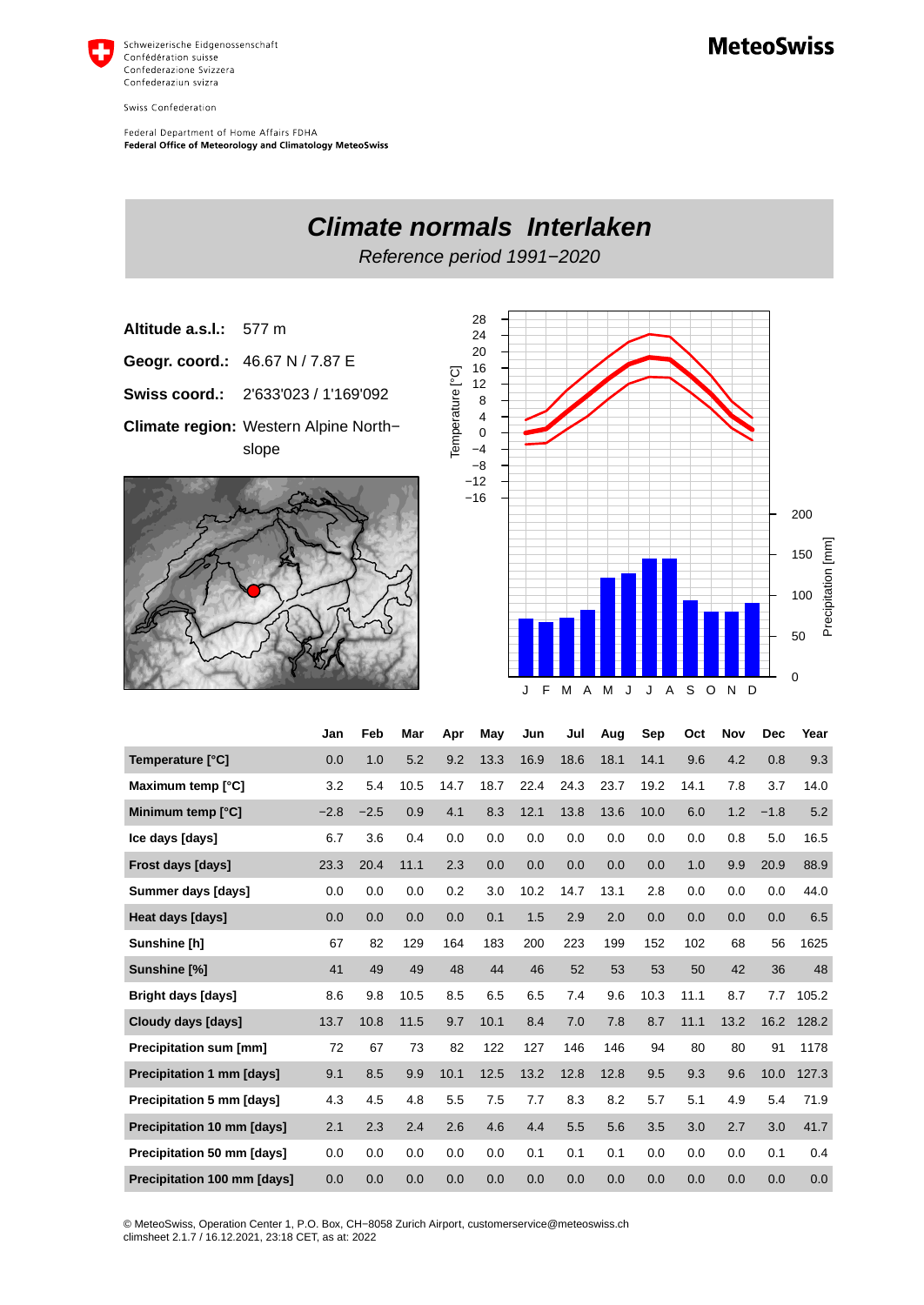

Swiss Confederation

Federal Department of Home Affairs FDHA<br>Federal Office of Meteorology and Climatology MeteoSwiss

## **Climate normals Interlaken**

Reference period 1991−2020

|                              | Jan   | Feb   | Mar   | Apr   | May   | Jun   | Jul                      | Aug   | Sep   | Oct            | <b>Nov</b>     | <b>Dec</b>   | Year  |
|------------------------------|-------|-------|-------|-------|-------|-------|--------------------------|-------|-------|----------------|----------------|--------------|-------|
| Precipitation 0%-g [mm]      | 8     | 12    | 32    | 28    | 19    | 54    | 40                       | 26    | 31    | $\overline{2}$ | $\overline{0}$ | $\mathbf{1}$ | 890   |
| Precipitation 20%-q [mm]     | 35    | 31    | 46    | 56    | 76    | 79    | 107                      | 111   | 68    | 48             | 39             | 42           | 1044  |
| Precipitation 40%-q [mm]     | 53    | 40    | 55    | 75    | 105   | 108   | 123                      | 128   | 83    | 64             | 65             | 69           | 1151  |
| Precipitation 60%-q [mm]     | 67    | 66    | 73    | 88    | 128   | 141   | 148                      | 155   | 95    | 85             | 84             | 109          | 1199  |
| Precipitation 80%-q [mm]     | 99    | 90    | 101   | 114   | 176   | 175   | 178                      | 179   | 117   | 115            | 99             | 133          | 1263  |
| Precipitation 100%-q [mm]    | 195   | 232   | 160   | 176   | 209   | 203   | 317                      | 292   | 176   | 142            | 244            | 186          | 1566  |
| Snowfall [cm]                |       |       |       |       |       |       |                          |       |       |                |                |              |       |
| Snowfall [days]              |       |       |       |       |       |       |                          |       |       |                |                |              |       |
| Snow cover > 0 cm [days]     |       |       |       |       |       | -     | -                        | -     | -     |                |                |              |       |
| Snow cover > 1 cm [days]     |       |       |       |       |       | —     | $\overline{\phantom{0}}$ |       |       |                |                |              |       |
| Snow cover > 10 cm [days]    |       |       |       |       |       |       |                          |       |       |                |                |              |       |
| Snow cover > 50 cm [days]    |       |       |       |       |       |       |                          |       |       |                |                |              |       |
| <b>Relative humidity [%]</b> | 83    | 78    | 72    | 69    | 72    | 73    | 73                       | 77    | 80    | 83             | 84             | 85           | 77    |
| Vapor pressure [hPa]         | 5.4   | 5.4   | 6.6   | 7.9   | 10.8  | 14.0  | 15.6                     | 15.8  | 13.1  | 10.4           | 7.4            | 5.8          | 9.9   |
| Air pressure station [hPa]   | 951.3 | 950.0 | 948.8 | 946.7 | 948.5 | 950.0 | 950.3                    | 950.5 | 950.5 | 949.9          | 948.9          | 950.8        | 949.7 |
| Air pressure red. sea [hPa]  | 1022  | 1020  | 1018  | 1015  | 1015  | 1016  | 1016                     | 1016  | 1017  | 1018           | 1018           | 1021         | 1018  |
| Wind speed [m/s]             | 1.6   | 1.7   | 2.0   | 2.2   | 2.1   | 2.0   | 1.9                      | 1.7   | 1.6   | 1.5            | 1.6            | 1.7          | 1.8   |
| Wind 10 m/s [days]           | 0.4   | 0.6   | 0.8   | 1.2   | 0.9   | 0.8   | 1.0                      | 0.5   | 0.5   | 0.2            | 0.4            | 0.6          | 7.9   |
| Wind 20 m/s [days]           | 0.0   | 0.0   | 0.0   | 0.0   | 0.0   | 0.0   | 0.0                      | 0.0   | 0.0   | 0.0            | 0.0            | 0.0          | 0.0   |
| Wind 30 m/s [days]           | 0.0   | 0.0   | 0.0   | 0.0   | 0.0   | 0.0   | 0.0                      | 0.0   | 0.0   | 0.0            | 0.0            | 0.0          | 0.0   |
| Visibility < 100 m [days]    |       |       |       |       |       |       |                          |       |       |                |                |              |       |
| Visibility < 1000 m [days]   |       |       |       |       |       |       |                          |       |       |                |                |              |       |